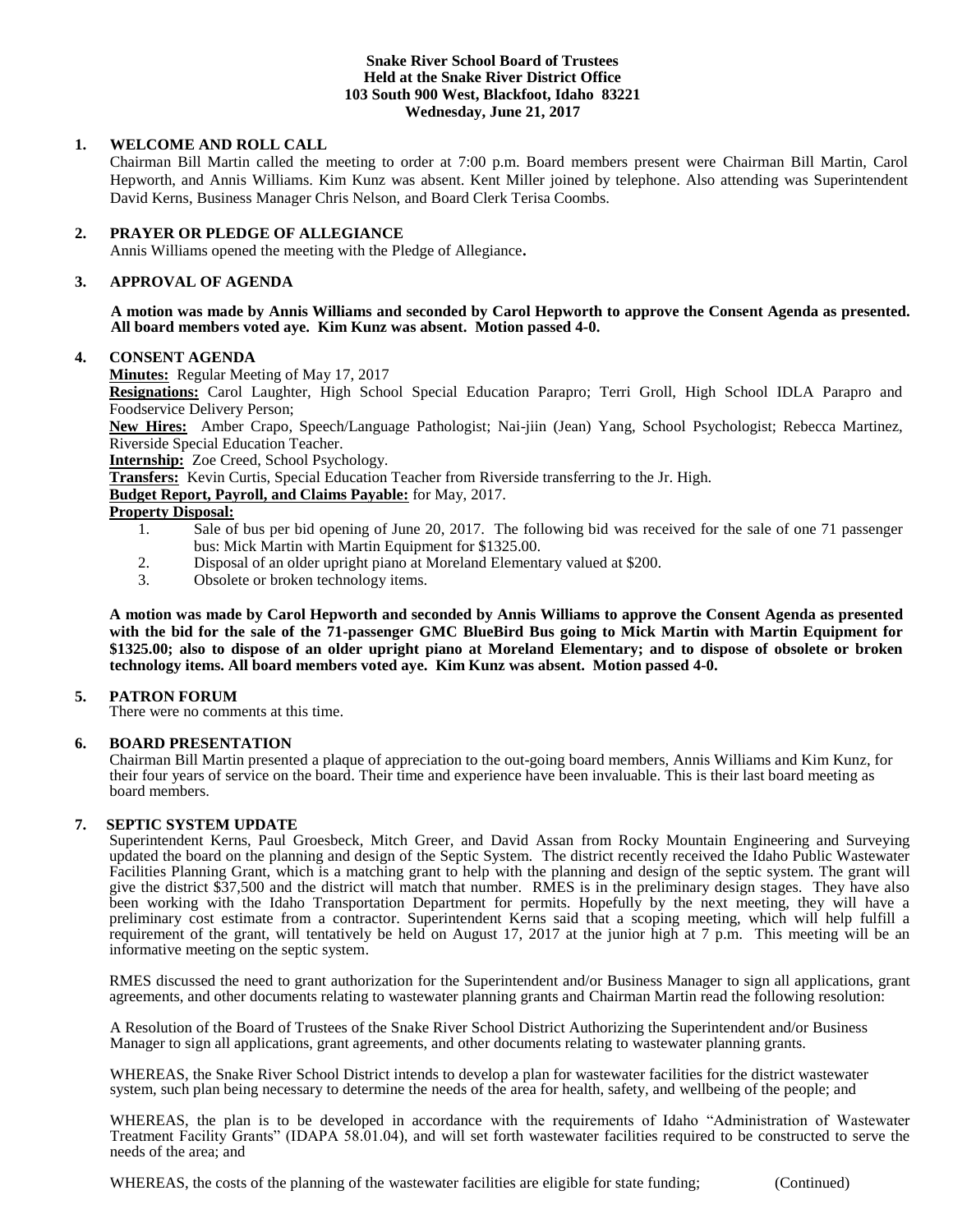### **7. SEPTIC SYSTEM UPDATE (Continued)**

**NOW, THEREFORE, BE IT RESOLVED by the Board of Trustees of the Snake River School District, Blackfoot, Idaho, that the Superintendent and/or Business Manager are duly authorized to sign applications, grant agreements and amendments, and other documents relating to wastewater facilities planning grants. Annis moved and Carol Hepworth seconded. A roll call vote was taken: Kent Miller, aye; Carol Hepworth, aye; Annis Williams, aye; and Bill Martin, aye. Kim Kunz was absent. Motion passed 4-0.** 

### **8. BUDGET HEARING**

Business Manager Chris Nelson presented the proposed 2017-2018 district budget (see attached budget handout). Mrs. Nelson explained that the first step to establish the funding level is to determine, by projection, next year's enrollment. There will be a reduction of about 13 students next year if the enrollment holds. In the past 20 years, there has been a reduction of 675 students. Mrs. Nelson discussed some of the changes from the current budget year to next year. A carryover of \$1.7 million is anticipated. There will be a 7% increase in state funding, which can be attributed to increased enrollment and attendance. Elementary salaries will increase by \$100,000 because there will be an additional teacher in the sixth grade. Secondary teacher salaries will increase by about \$250,000, which is due to several 2016-17 hires being placed higher on the salary schedule than the teachers they replaced. Also, the Drama and English FTE is being increased by 0.87. To help absorb student fees for the jr. high and high school, \$7,000 was added to the jr. high budget and \$25,000 was added to the high school budget. Principal salaries are up \$180,000 due to 1.7 principals being added. Technology Services are \$100,000 less than the current year. Last year, \$100,000 was built into the budget to cover possible e-rate reimbursement. This lawsuit has been settled. Also, the state will be paying for internet connection for all of our schools next year. \$60,000 was added to Utilities for the failing sewer system because eventually the district will to start paying utility costs.

Transfers will be increased by \$400,000. The school lunch program is not doing as well as it has in the past and will need a \$60,000 transfer. The foodservice supervisor is working on ways to increase participation that will hopefully increase revenue. There will need to be about a \$341,000 transfer to Special Education. Mrs. Larson, Special Education Director, has plans to reduce expenses which will include restructuring how they provide services to the students.

A cost of benefits versus state funding graph was presented showing the difference between the cost of providing salaries and benefits versus the amount funded for those items specifically.

The district is deficit spending and relying on our carryover. Discussion was held on ways to decrease the deficit. Our bond levy will need to be 1.2 million again this year, which is the amount of the payments. In 2018-19, the payments will decrease, which will make a difference at that time. The gain of revenue over expenses was \$68,316 which went into contingency reserve.

**Annis Williams moved and Kent Miller seconded to approve the proposed 2017-18 Maintenance and Operations budget as presented, to approve the proposed 3% increase to the classified salary schedule, and the proposed increase for exempt employees. A roll call vote was taken: Annis Williams, aye; Kent Miller, aye; and Bill Martin aye; Carol Hepworth abstained from the vote due to conflict of interest. Kim Kunz was absent. Motion passed 3-0.** 

## **9. PLANT FACILITY LEVY PRESENTATION AND RESOLUTION**

The District's current Plant Facility Levy will end on June 30, 2018 and must be renewed to carry on operations. Superintendent Kerns recommends that the amount for the levy be increased from \$500,000 to \$750,000, and that an election be held asking patrons to August 29, 2017. Passage is critical for the district to keep its facilities operating and in good repair. There are many projects around the district that need to be done. Such projects include roof repair, snow removal and equipment, carpet and paint costs, parking lot maintenance, sprinkler system upgrades, light repairs at the football field, heat pumps, etc. Paul Groesbeck, Maintenance Director, said that it is better to be proactive instead of having deferred maintenance.

After extensive discussion was held, the board has decided to hold the plant facility levy election on November 7, 2017. The resolution needs to be to the County Clerk by September 18<sup>th</sup>. Therefore, another plant facility at the August board meeting as the September meeting is held after the deadline.

### **10. WATER RIGHTS AT ROCKFORD ELEMENTARY**

Superintendent Kerns and Paul Groesbeck discussed the issue of water rights at Rockford Elementary. There are eight acres at Rockford and currently there are only 5 water rights. Three more water rights are needed. Possible solutions were discussed.

### **11. FEE HEARING FOR FOOTBALL HELMET RECONDITIONING**

Head Football Coach, Jeb Harrison, proposed a helmet reconditioning fee for the upcoming 2017 fall football season. This fee would be an annual fee of \$40 for all football players. This money would be used to recondition helmets. Reconditioning includes but not limited to: repainting, inspections for cracks or breakage and padding or bladder repairs. Football helmets must be reconditioned and inspected by licensed and approved vendors every 2-3 seasons and helmets may not be used after its tenth season regardless of condition. Discussion held.

**A motion was made by Carol Hepworth and seconded by Annis Williams to approve the helmet reconditioning fee of \$40 as presented. All board members voted aye. Kim Kunz was absent. Motion passed 4-0.**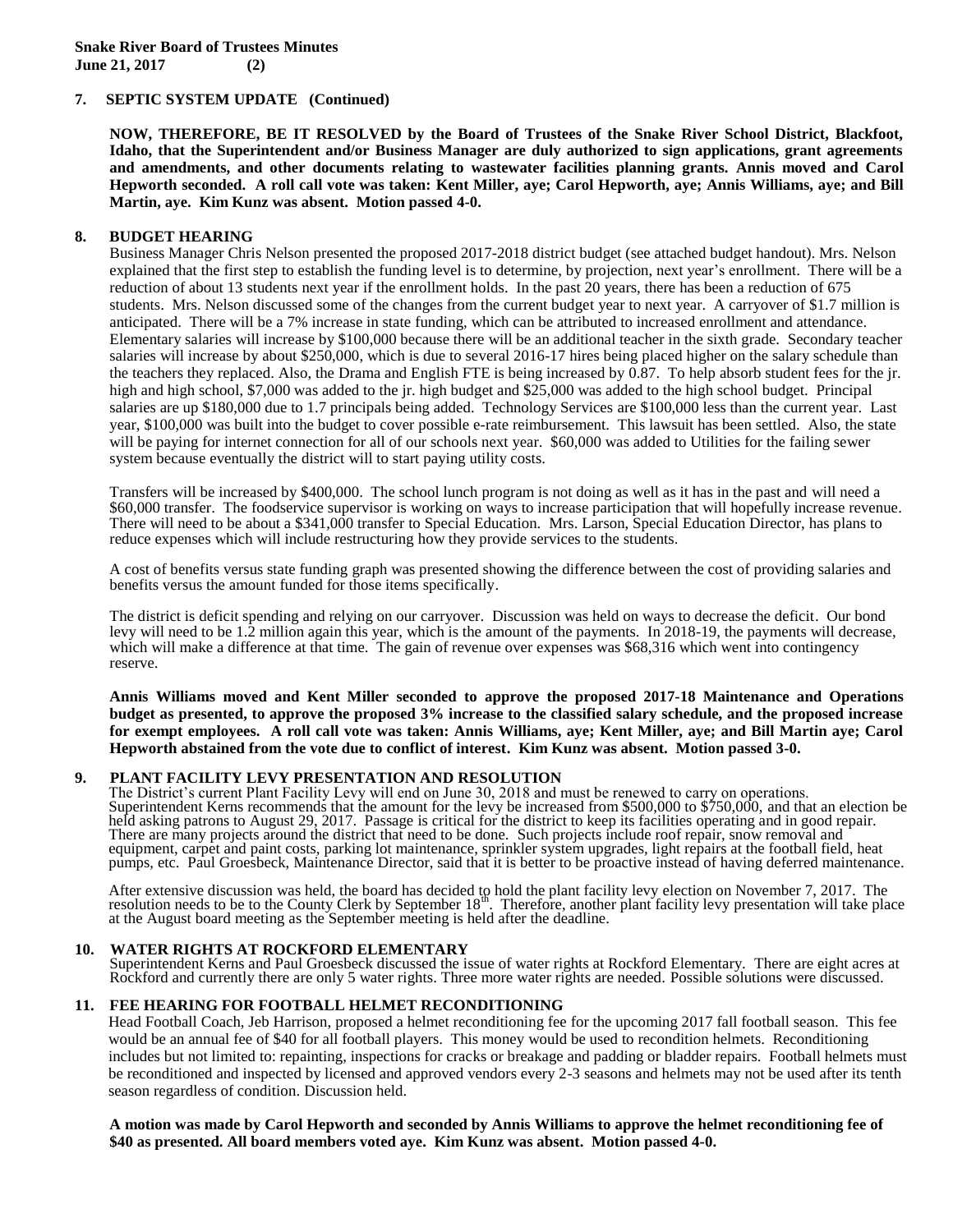## **12. DECLARE AREA OF NEED EXISTS**

The district has hired teachers who did not have appropriate endorsement requirements met. Every effort was made to advertise and interview for candidates to fill these positions.

- **a. Riverside Special Education Teacher:** The district hired Rebecca Martinez as a Riverside Special Education Teacher. She is in the process of receiving her teaching certification through ABCTE. The board needs to approve the request for an alternate authorization for Rebecca Martinez, who should receive a clear credential in August of 2018.
- **b. Riverside Second Grade Teacher:** The district hired Cindy Kofford as a Riverside Second Grade Teacher. She needs to add an Elementary K/8 All Subjects endorsement to her certificate, therefore, an alternate authorization is needed while she finishes the requirements.
- **c. Special Education Teacher (Renewal):** Rockford Special Education Teacher, Machelle Wheeler, is requesting to extend her alternate authorization into this next year (third year) to finish her course work and testing.

**Annis Williams moved and Kent Miller seconded to declare that an area of need exists to hire a Riverside Elementary Special Education Teacher and approve the request for an Alternative Authorization for Rebecca Martinez who should receive a clear credential in August 2018. All board members voted aye. Kim Kunz was absent. Motion passed 4-0.**

**Annis Williams moved and Kent Miller seconded move to declare that an area of need exists for a Riverside Second Grade teacher and to approve the request for an Alternate Authorization to add the K/8 Endorsement to Cindy Kofford's certificate. All board members voted aye. Kim Kunz was absent. Motion passed 4-0.**

**Carol Hepworth moved and Annis Williams seconded to declare that an area of need exists for a Rockford Special Education Teacher and to approve the request for an Alternate Authorization for Machelle Wheeler. All board members voted aye. Kim Kunz was absent. Motion passed 4-0.**

#### **13. CANVASS OF TRUSTEE ELECTION ZONE 1**

Bingham County has sent an official certification of the canvass for the May 16, 2017, Zone 1 Trustee Election between Lon Harrington and Tyler Watt. The official canvass was made May 23, 2017. Lon Harrington will be sworn in next month at the annual meeting as the Zone 1 Trustee. A Certificate of Election was presented to Lon Harrington.

**A motion was made by Carol Hepworth and seconded by Annis Williams to accept the canvass of the May 16, 2017 Zone 1 Trustee Election made by the Bingham County Board of Canvassers. All board members voted aye. Kim Kunz was absent. Motion passed 4-0.**

### **14. CERTIFICATION OF ELECTION**

According to Idaho Code 34-1410, a Certificate of Election is to be issued to new board of trustees. Kent Miller has been declared as trustee of Zone 4 and Marci VanOrden has been declared as trustee of Zone 5. Certificates of Election were presented to both.

**Annis Williams moved and Carol Hepworth seconded to approve the election by acclamation of Kent Miller and Marci VanOrden. All board members voted aye. Kim Kunz was absent. Motion passed 4-0.** 

### **15. TECHNOLOGY UPDATE**

Technology Director, Steve Schellenberg, updated the board on the 1:1 Initiative for incoming freshmen, which was approved by the board at the last meeting. The technology committee met again and decided on the device to use for the 1:1 initiative. The committee came up with 11 criteria that they felt each device needed to have: It must be durable, easy to carry, centrally managed, compatible with state testing, has a long battery life, easy and economical to repair, compatible with other applications as much as possible, affordable, user friendly, resist virus infection, and have a quick start up. The final recommendation from the committee to the board is to go with the ChromeBook instead of the Inspiron laptop. They would also plan on purchasing gumdrop sleeves to protect each device. Chairman Martin asked about what happens if the device gets broken. Mr. Schellenberg would like to have a policy and procedure discussing these issues along with virus protection, etc., and the Technology Committee will meet and come up with this policy.

### **16. UPCOMING EVENTS**

- a. ISBA Summer Leadership Institute will be July 13, 2017 in Rigby. Lon Harrington and Marci VanOrden will be attending.
- b. Annual Meeting/Next Board Meeting will be July 19, 2017.
- c. The Annual ISBA Conference will be in Coeur d'Alene, November 8-10, 2017. Registration opens in August.

#### **17. POLICY READINGS SECOND READINGS:**

**Policy 5610, "Bids and Quotations."** This policy is updated. In the third paragraph on the first page, a paragraph was added (in green). On 5610f, "If you are planning to purchase items, equipment, or services which will exceed 4,500, "but less than  $$25,000"$  will be added.

**Policy 6116, "Repeating High School Course."** Mrs. Crook, high school counselor, is requesting that a couple of changes be made to this policy and form, therefore, the policy and form are updated. Changes are in green. Also per your request, the words "Beginning with the Class of 2002" were removed from the policy. No other changes were made.